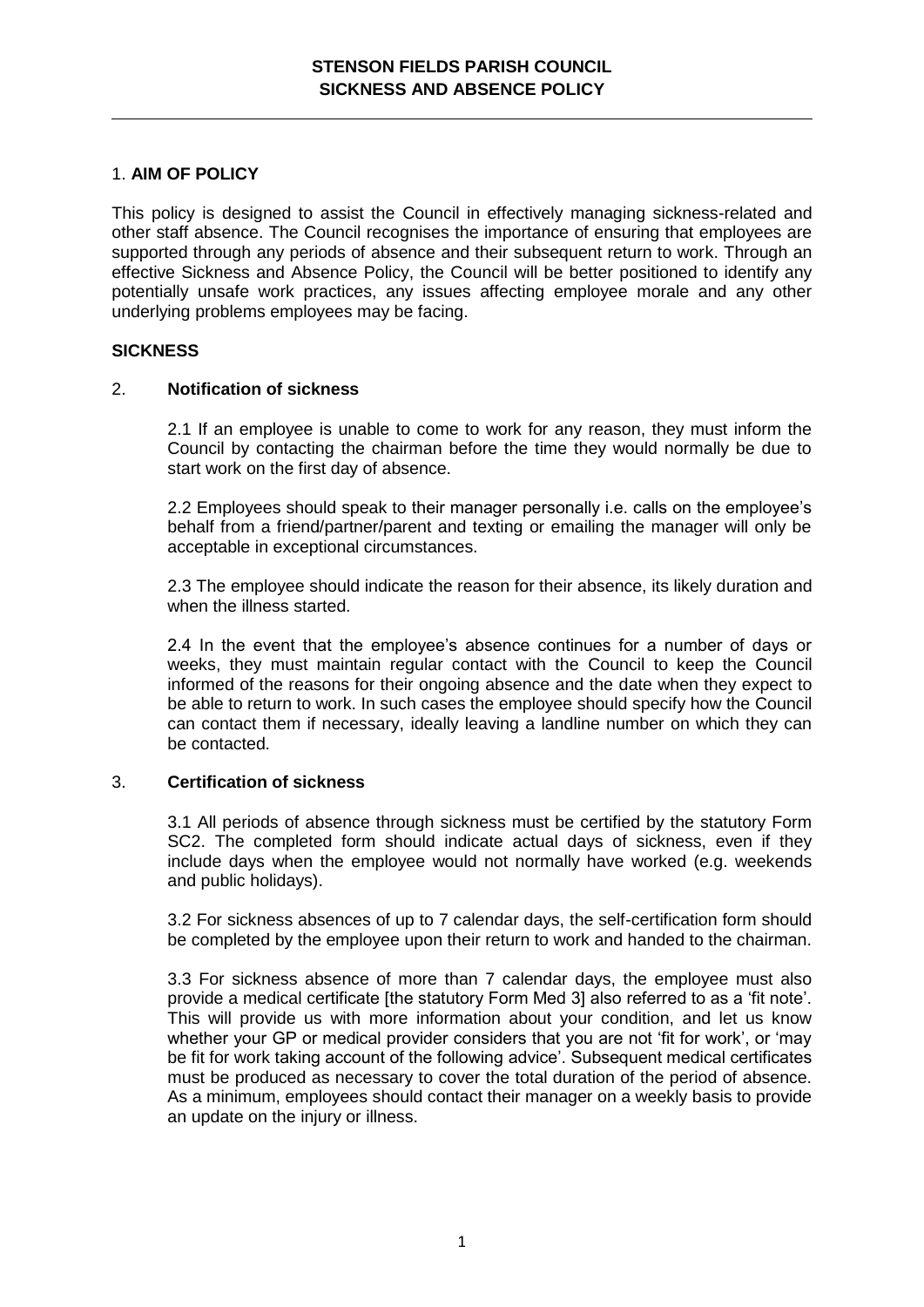### 4. **Long-term and persistent absence**

4.1 The Council will treat as long-term absence any period of extensive absence due to serious or significant illness over a prolonged period. Persistent absence may consist of a series of unconnected short-term illnesses. Where the Council is of the opinion that a period of absence is long-term, it will inform the employee of such and:

4.1.1 require that the employee keep in regular contact with the Council, at such intervals as agreed between the Council and the employee; and 4.1.2 ensure that the employee is kept informed as to any possible threat to their employment.

4.2 The Council reserves the right to request a home visit where the illness is longterm. The purpose of the visit will be to discuss possibilities for a return to work and to discover whether the Council can assist in facilitating this.

4.3 The Council will treat as persistent absence a series of unconnected short-term illnesses.

4.4 It may be necessary in incidences of long-term or persistent absence to treat the matter as an issue of capability or conduct. In such circumstances the Council will:

4.4.1 investigate the absence through "Return to Work Interviews" and the obtaining of medical reports;

4.4.2 set time limits on the assessment of the employee and keep him or her informed of such;

4.4.3 consider adjustments to the job in order to facilitate a return to work or to allow the employee to do their job more easily, for example the implementation of flexible working arrangements;

4.4.4 consider whether the illness amounts to a disability. Where it is found to do so the employee shall fall under the scope of the Council's Equal Opportunities and Diversity Policy and the Council shall make such reasonable adjustments as are necessary; and

4.4.5 keep the employee informed in all the circumstance of any threat to their employment.

4.5 Where the Council requires medical reports relating to an absence it will either:

4.5.1 request that the employee undergo an independent medical examination or

4.5.2 obtain a report from the employee's doctor, subject to employee consent.

In either case the employee may refuse to attend or refuse to consent to the release of a medical report, or request that corrections are made. Employees are reminded however that any decision regarding their future which could result in dismissal will be taken on the basis of the information available to the Council.

4.6 The Council will hold all medical reports and related information obtained under Clause 4.5 as private and confidential.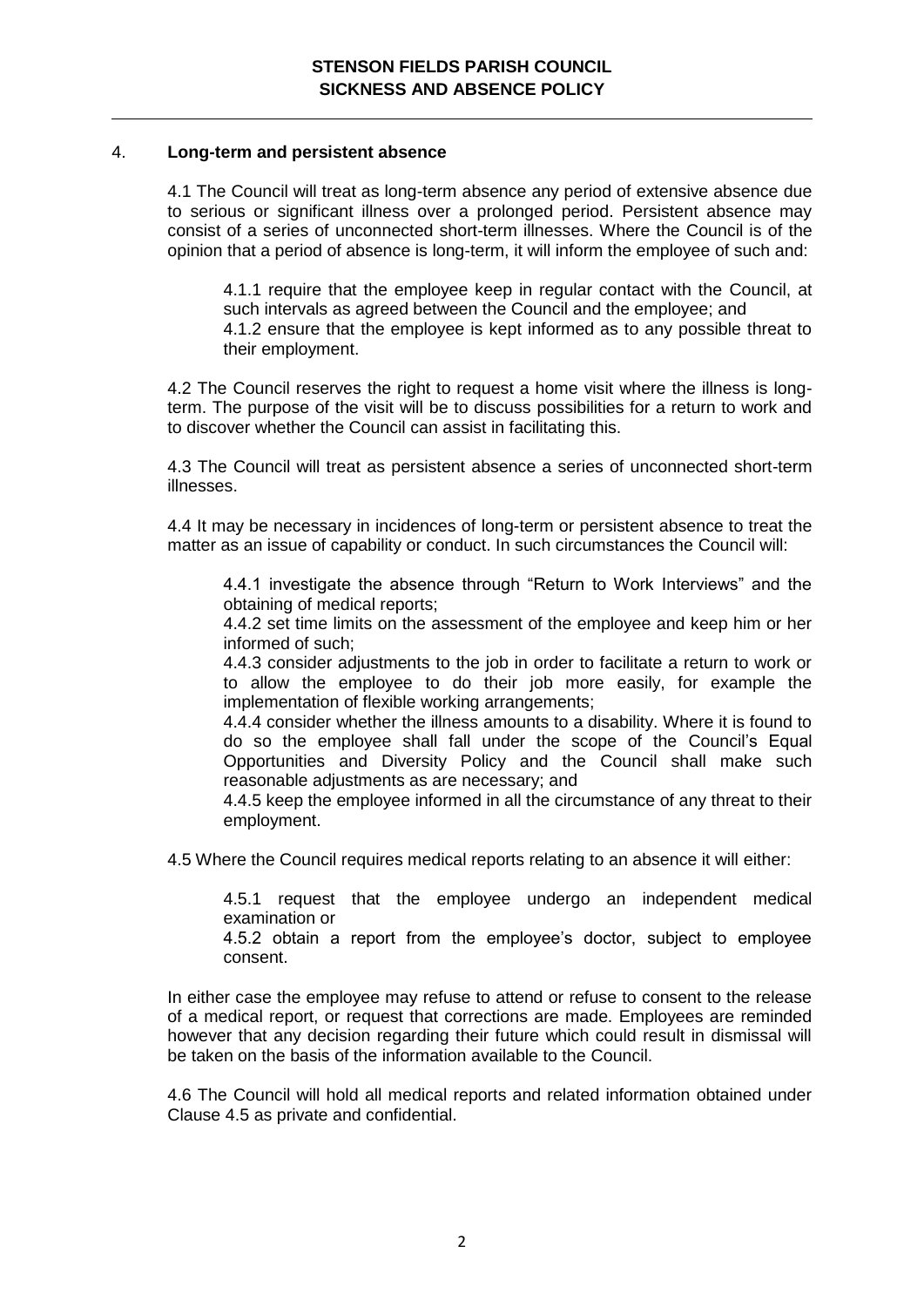4.7 The Council stresses that dismissal will only ever be taken as a last resort. Where however the absence is found to be a matter of misconduct, the employee will be subject to the Council's Disciplinary Procedure

# 5. **Sickness which occurs whilst the employee is on holiday**

5.1 Where an employee is incapacitated through sickness or injury during any period of pre-booked holiday (whether in whole or in part), the Council will, subject to the correct notification and certification, allow the employee to transfer to sick leave and take replacement holiday at a later date. This policy is subject to the following conditions, which will be strictly applied:

5.1.1 The total period of incapacity must be fully certificated by a qualified medical practitioner;

5.1.2 The employee must contact the chairman, in person and by telephone if possible, as soon as they know that there will be a period of incapacity during the holiday; and

5.1.3 The employee must confirm in writing to the chairman no later than 5 working days after returning to work how much of the holiday period was affected by sickness or injury and the amount of leave that the employee wishes to take at another time.

5.2 Any requests for replacement holiday must be made in accordance with the Council's holiday policy and the employee should try to take the replacement holiday in the holiday year in which it was accrued. Where this is not possible, the Council will allow the employee to carry forward the leave into the next holiday year.

5.3 The Council may require the employee to take all or part of their replacement holiday on particular days to be specified by the Council.

# 6. **Return to Work Interviews**

The Council shall decide, after any absence due to sickness, whether the employee is required to attend a return to work interview with the chairman in order to:

6.1 ensure the employee's fitness to return to work;

6.2 agree any necessary actions required to facilitate the employee's return to work;

6.3 ensure the proper certificates have been completed/obtained in respect of the entire period of absence; and

6.4 discuss any problems that may exist.

At the return to work interview, employees may be set reasonable targets and time limits for an improvement in attendance. A failure to improve may result in disciplinary action.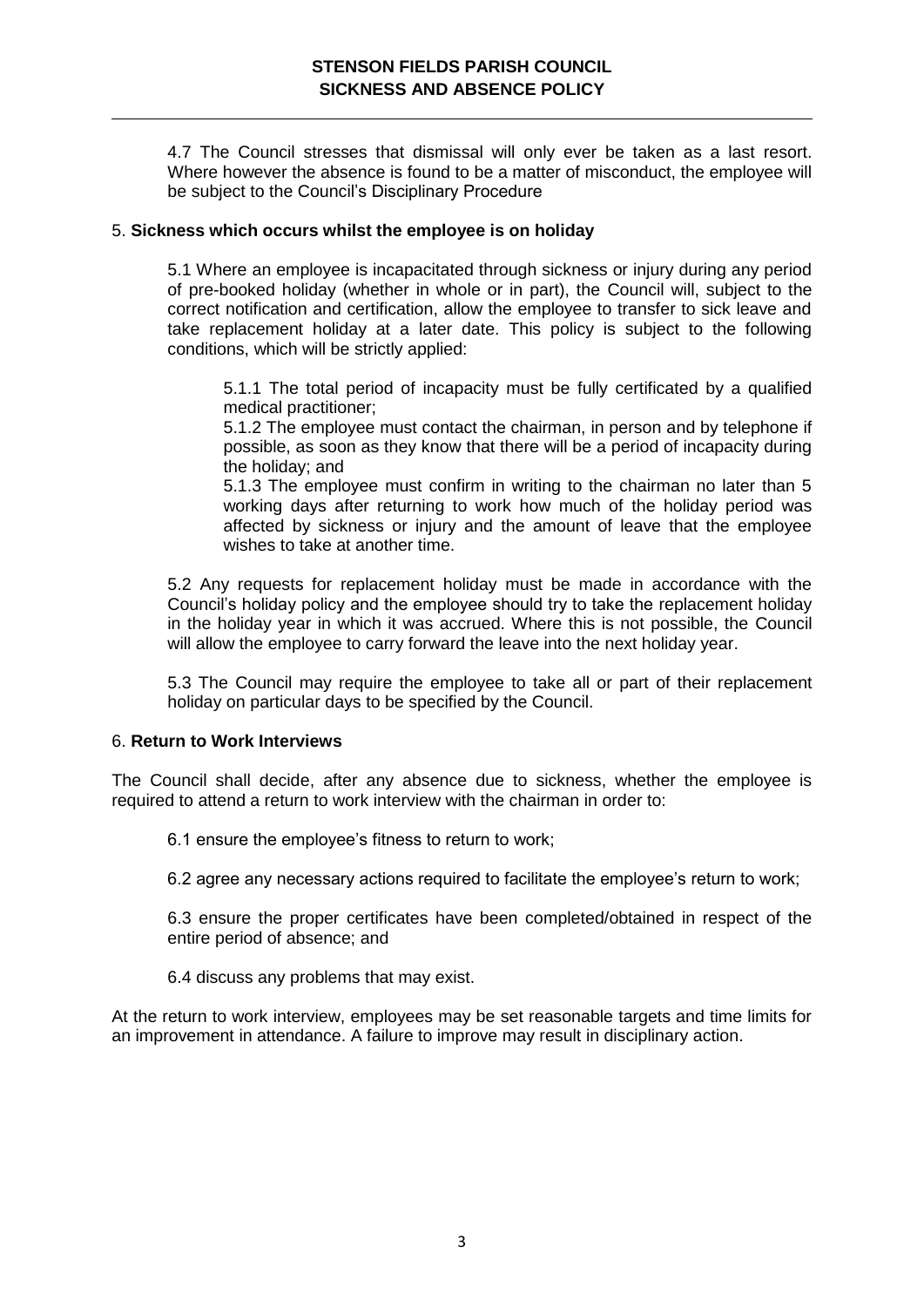# **SICK PAY**

# 7. **Statutory Sick Pay ("SSP")**

7.1 In order to be eligible for SSP, employees must be ill for four days or longer (this can include weekends and bank holidays), and must have average weekly earnings equal to or more than the lower earnings limit. Please see relevant government websites such as HMRC, Business Link and Directgov for details of the current lower earnings limit.

7.2 Employees must use the statutory Form SC2 to provide the Council with details of their illness.

7.3 The present weekly SSP rate can be found on relevant government websites such as HMRC. Business Link and Directgov.

7.4 The Council will record all details of SSP payments made to employees using Statutory Form SSP2 in conjunction with legal requirements.

7.5 Where the Council is not required to pay SSP or SSP comes to an end, the Council will provide the employee with Form SSP1 to support the employee's claim for Employment and Support Allowance.

### 8. **Company Sick Pay ("CSP")**

8.1 CSP will be paid at the discretion of the Council. To qualify for CSP, the employee must have completed << state length of time e.g. 3 months'>> continuous service with the Council and have complied with Clauses 2 and 3 above. Entitlement to CSP is determined according to the employees length of continuous service, as follows:

| during 1st year of service         | one month's full pay and (after<br>$\bullet$<br>completing 4 months' service) 2<br>months' half pay |
|------------------------------------|-----------------------------------------------------------------------------------------------------|
| during 2nd year of service         | • 2 months' full pay and 2 months' half<br>pay                                                      |
| during 3rd year of service         | • 4 months' full pay and 4 months' half<br>pay                                                      |
| during 4th & 5th - year of service | • 5 months' full pay and 5 months' half<br>pay                                                      |
| after 5 years' service             | • 6 months' full pay and 6 months' half<br>pay                                                      |

8.2 Where the Council makes full payment in times of illness or injury, this includes any entitlement to statutory sick pay (SSP). Where the Council pays half pay, SSP will be added but the total of Council pay and SSP will not exceed normal full basic pay.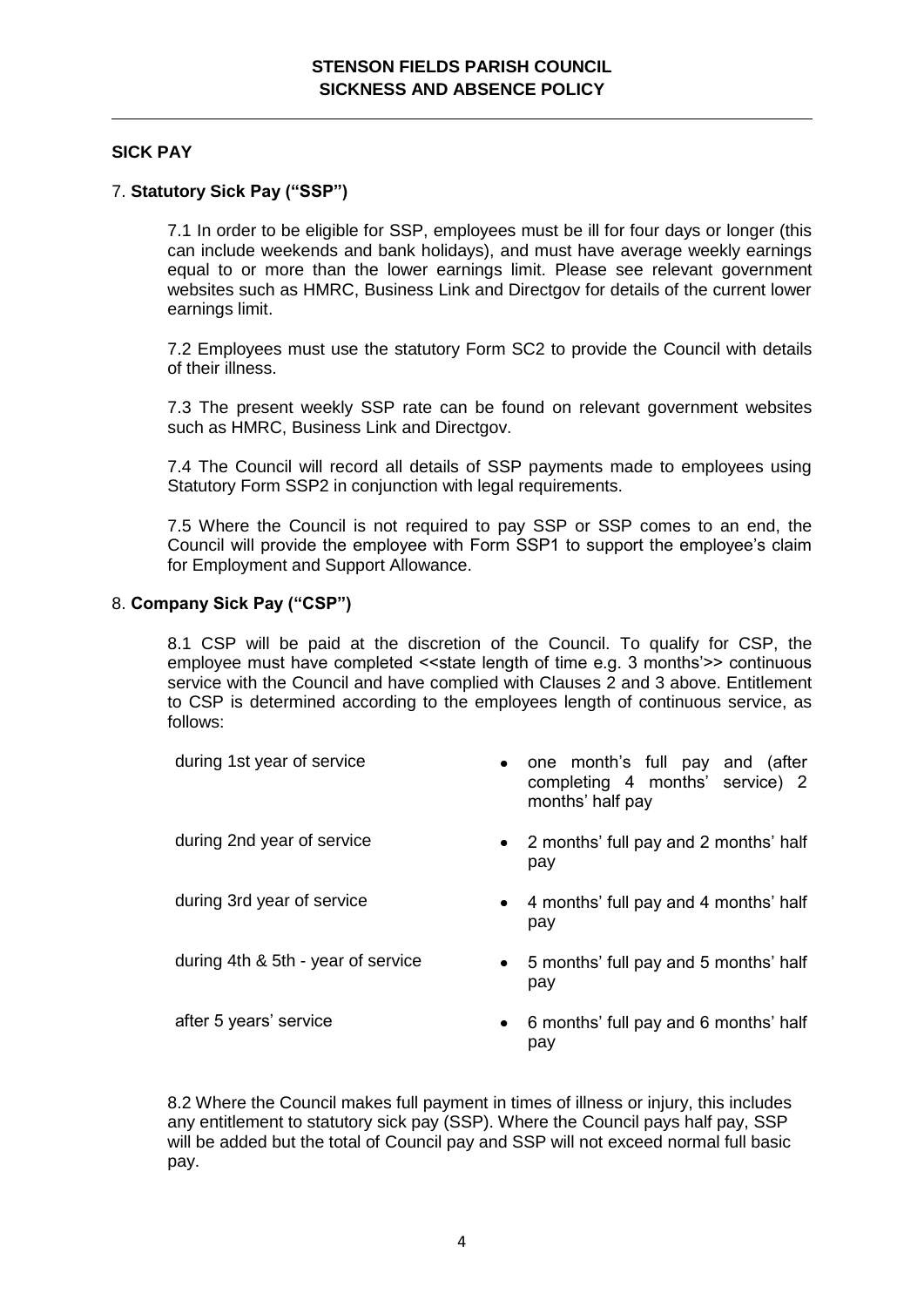8.3 The employee will forfeit entitlement to CSP if:

8.3.1 They fail to comply with notification and certification requirements;

8.3.2 They make or produce any misleading or untrue statement or document concerning their fitness to work;

8.3.3 Their incapacity has been caused by participation in dangerous sports or activities.

# **OTHER ABSENCE**

#### 9. **Jury Service**

9.1 Any employee called for jury service should inform the chairman as soon as possible.

Employees called for jury service will not be paid by the Council for the period of their absence. Employees should instead claim all available allowances from the Court.

#### 10. **Public Duties**

10.1 The Council is legally obliged to permit any employee time off to complete their public duties including, but not limited to, magistrate or school governor duties. The employee should inform the chairman of their duties, meetings or rotas as soon as possible in order to allow the Council time to plan for their absence.

Employees carrying out public duties will not receive pay for time off taken to complete their duties.

#### 11. **Emergency , Maternity, Paternity, Parental and Adoption Leave**

11.1 Emergency leave (time off for dependants), maternity, paternity, parental and adoption leave are all dealt with in their respective policy documents, available from the chairman.

11.2 If employees are uncertain about any other type of absence they must ask for advice. Other types of absence may be covered by separate Council policies and procedures and/or by statutory rights. Unauthorised absence is likely to be treated as a disciplinary offence.

#### 12. **Trade Union**

12.1 The Council is legally obliged to allow employees time off to carry out their trade union duties. Any time taken off will be paid unless the carrying out of such duties occurs outside working hours.